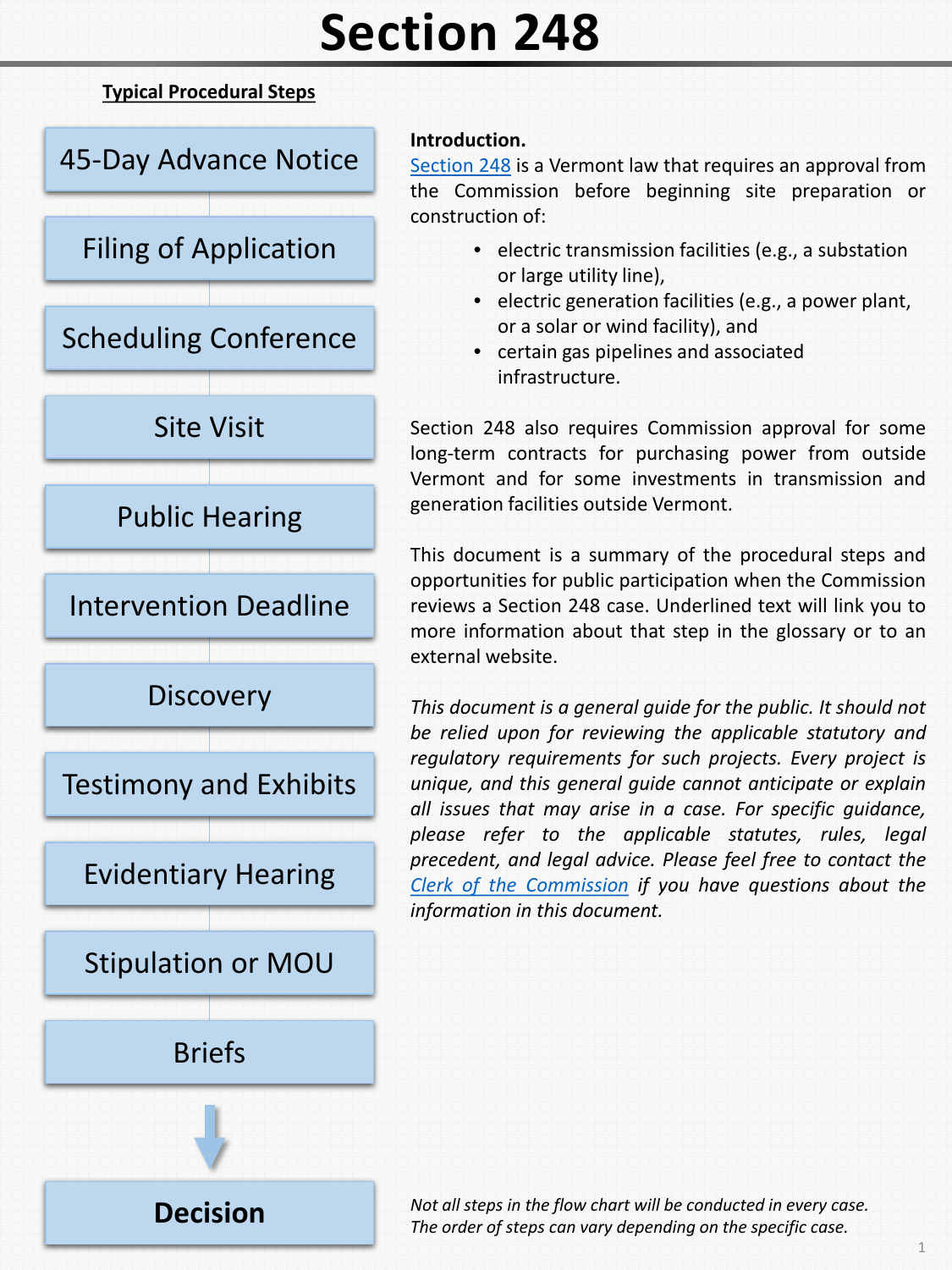## <span id="page-1-0"></span>**248 Process**

#### **How to Participate.**

There are two ways to participate in the 248 process: as a formal party to a case and as a member of the public.

- Parties may provide testimony and participate in evidentiary hearings. All parties must follow [the Commission's procedural rules, a](http://puc.vermont.gov/about-us/statutes-and-rules)nd are subject to the rules governing discovery and cross-examination. Commission proceedings are also governed by the Vermont Rules of Civil Procedure and the Vermont Rules of Evidence. A member of the public can request to be a party to a case, also referred to as intervention, and may be represented by an attorney or self-represented (also referred to as appearing "*[pro se](http://puc.vermont.gov/public-participation/frequently-asked-questions/glossary-terms#pro-se)*").
- Members of the public may speak at public hearings and send the Commission written comments. They may attend scheduling conferences and evidentiary hearings to observe but they may not participate in the proceedings.

**Advance Notice.** At least 45 days before filing a [Section](http://puc.vermont.gov/public-participation/frequently-asked-questions/glossary-terms#section-248) 248 petition with the Commission, an applicant must provide [advance](http://puc.vermont.gov/public-participation/frequently-asked-questions/glossary-terms#advance-notice) notice of the proposed project to the municipal and regional planning commissions and the municipal legislative bodies in the town where the project will be located. Comments on the project can be submitted to the Commission based on the information provided in the advance notice.

If the proposed project consists of relocating transmission facilities (i.e., power lines), then a 21-day advance notice is required.

**Filing a Petition.** When an applicant [files](http://puc.vermont.gov/public-participation/frequently-asked-questions/glossary-terms#filing) a Section 248 application (also called a "petition") with the Commission, it must provide notice to the adjoining [landowners](http://puc.vermont.gov/public-participation/frequently-asked-questions/glossary-terms#adjoining-landowner) that the application is being submitted to the Commission.

The petition filed with the Commission is accompanied by testimony and exhibits. The Commission (or a hearing officer assigned to the case) will review the petition for completeness and assign a case number. This case number should be included in all correspondence and questions regarding the case.

**Scheduling Conference.** The purpose of a [scheduling](http://puc.vermont.gov/public-participation/frequently-asked-questions/glossary-terms#scheduling-conference) [conference](http://puc.vermont.gov/public-participation/frequently-asked-questions/glossary-terms#prehearing-conference) is to discuss procedural details and to set the schedule leading to an evidentiary hearing and briefing in the case. Scheduling conferences are open to the public. After the scheduling conference, the Commission (or a hearing officer assigned to the case by the Commission) will issue an order summarizing the results of the scheduling conference, which generally includes a schedule for the next steps in the case (scheduling [conference](https://puc.vermont.gov/public-participation/frequently-asked-questions/glossary-terms#h) order).

**Site Visit.** The Commission (or a hearing officer assigned to the case by the Commission) may conduct one or more [visits](http://puc.vermont.gov/public-participation/frequently-asked-questions/glossary-terms#site-visit) to the property where the proposed project is to be located. Site visits help the Commission and others to better understand the proposed project and the issues that the proposed project may present. Observations and facts from the site visit are not considered as evidence unless the Commission or a party specifically enters them into the evidentiary record.

**Public Comments and Public Hearing.** Members of the public can file [comments](https://epuc.vermont.gov/?q=node/32) in Section 248 proceedings before the Commission. Public [comments](http://puc.vermont.gov/public-participation/frequently-asked-questions/glossary-terms#public-comments) can be submitted at any time in a Section 248 proceeding. However, public comments are most useful if they are submitted prior to the evidentiary hearing so that the Commission, hearing officer, and parties to the case can ask questions about issues raised in the comments. Additionally, if public comments are to be accompanied by a request to be a party to the case (see intervention, below), they must be submitted by the deadline for intervention established in the schedule for the proceeding. 2012 10:20:20 12:20:20 12:20:20 12:20:20 12:20:20 12:20:20 12:20:20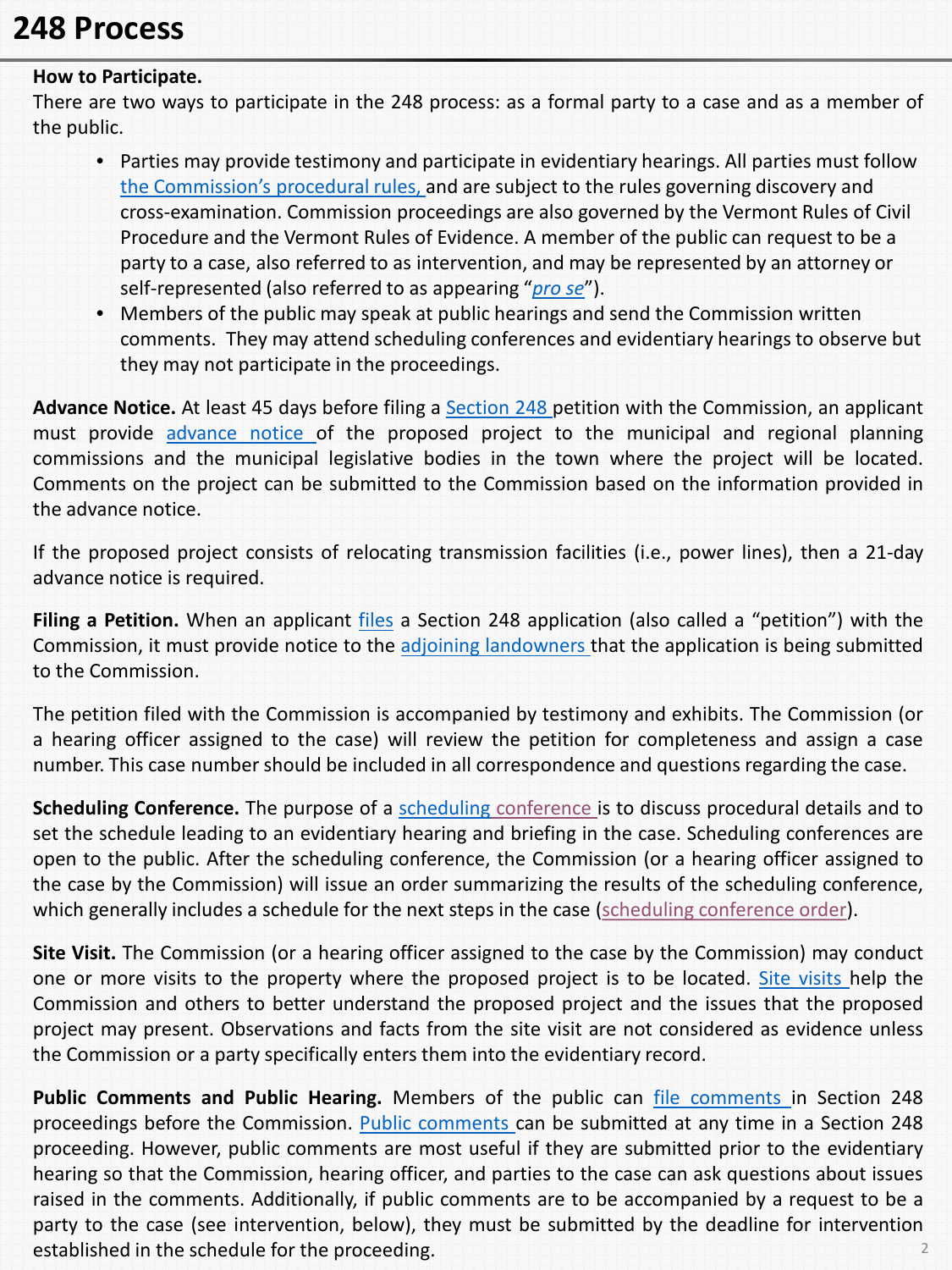<span id="page-2-0"></span>In a Section 248 proceeding, the Commission (or a hearing officer assigned to the case by the Commission) may also hold a public [hearing](http://puc.vermont.gov/public-participation/frequently-asked-questions/glossary-terms#public-hearing) to provide members of the public an opportunity to comment on the case. (The Commission or a hearing officer will hold a public hearing if asked to do so by any party or member of the public.) The public hearing is typically held in the evening at a location in the town where a project is proposed. Comments at a public hearing (or written comments submitted at a different time) can serve to raise issues that the Commission and parties should consider during the case. However, because speakers at a public hearing are not commenting under oath and are not subject to cross-examination or questioning by the parties in the case, their testimony cannot be treated as evidence in the case.

Public hearings for Section 248 cases are announced on the Commission's website and published in local newspapers.

**Intervention.** A request to be a formal party to a 248 case, also referred to as [intervention,](http://puc.vermont.gov/public-participation/frequently-asked-questions/glossary-terms#intervention) must be filed with the Commission within the time-frame indicated in the scheduling order that is issued following the scheduling conference. Often, this deadline is after the public hearing to provide an opportunity to learn about the project at the public hearing prior to deciding to request intervention. A request to intervene must be made by following standard procedures for filing a motion to intervene; for more information about these procedures, please see the explanation under [intervention](http://puc.vermont.gov/public-participation/frequently-asked-questions/glossary-terms#intervention) in the glossary.

**Discovery.** The [discovery](http://puc.vermont.gov/public-participation/frequently-asked-questions/glossary-terms#discovery) process takes place prior to an evidentiary hearing and allows the parties to the case to exchange information to get a better understanding of what facts they agree on and disagree about. Information produced in [discovery](http://puc.vermont.gov/public-participation/frequently-asked-questions/glossary-terms#discovery) is not evidence, unless the Commission (or a hearing officer assigned to the case by the Commission) admits it into evidence during the evidentiary hearing. Only the parties to the case are permitted to participate in discovery.

Parties to a case must follow standard procedures for discovery. For more information on these procedures, please see the explanation under discovery in the glossary.

**Testimony and Exhibits.** The parties to a case prepare [testimony](http://puc.vermont.gov/public-participation/frequently-asked-questions/glossary-terms#testimony) and [exhibits](http://puc.vermont.gov/public-participation/frequently-asked-questions/glossary-terms#exhibits) that support their position on whether the proposed project complies with the Section 248 review criteria. The applicant includes prefiled testimony and exhibits with the application. The applicant may also file supplemental prefiled testimony to address issues that come up before the evidentiary hearing.

Other parties to a case have the opportunity to file testimony and exhibits prior to the evidentiary hearing. If filed, a party must provide a copy to all other parties in the case. The deadline for filing testimony and exhibits is usually set in the scheduling [conference](https://puc.vermont.gov/public-participation/frequently-asked-questions/glossary-terms#h) order issued after the scheduling conference.

**Evidentiary Hearing.** An [evidentiary](http://puc.vermont.gov/public-participation/frequently-asked-questions/glossary-terms#technical-hearing) hearing will be convened for any Section 248 application about which contested issues remain or at the request of any party. While the public is welcome to attend and observe an evidentiary hearing, only the parties are permitted to participate. Members of the public can become active parties to a case by intervening following the process described above.